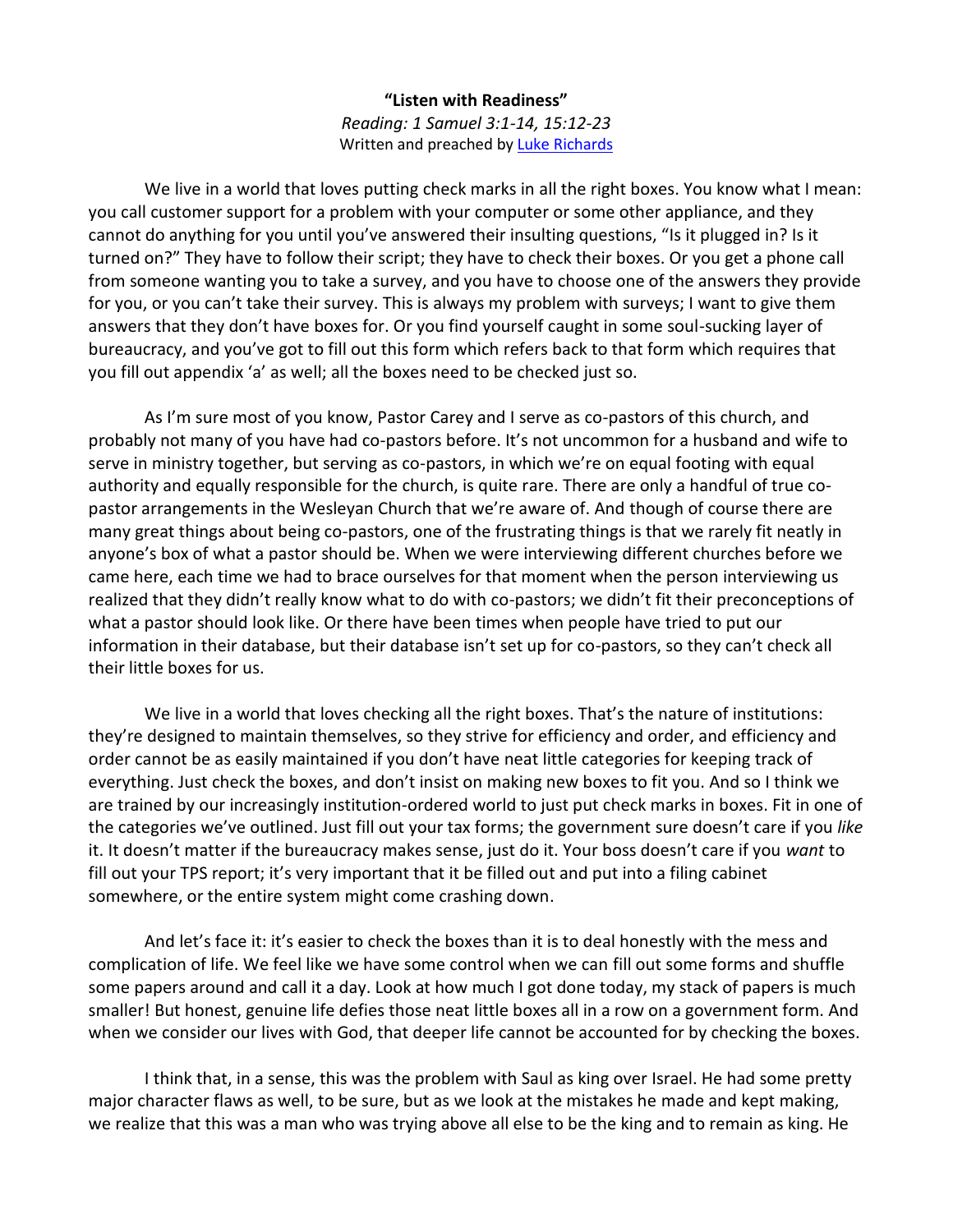wanted to check all the 'king' boxes, so when there was a crisis of his authority, he did whatever he thought was right to get that box checked again. And that's what brought him down in the end, because serving as king over God's people meant serving as a regent *under* God, and God doesn't care about your little boxes. He cares about something much, much more important.

We've reached the point in *The Story* where God has done the hard work of carving out a land and a people who are redeemed and set apart for Himself, so that God can slowly redeem the whole of the creation that He loves. God has established His people in their promised land, and now they're wanting to be a little more respectable as a nation, so they ask God for a king. But God's intent was that He rule over them directly as their king, so their request is a rejection of God's intent for them. They want to be like other nations, but God never intended them to be like other nations; they were supposed to be set apart. Their leader in this period was a man named Samuel, who apparently functioned kind of like one of the Judges we read about a couple of weeks ago. God leads Samuel to choose Saul as Israel's first king, and though Saul is impressive in some ways at first, it soon becomes clear that he has trouble listening to God's commands. At one point he is specifically told to wait for Samuel to arrive before continuing with the sacrifices before a battle, but when Samuel is late, Saul jumps the gun. At another point God tells him to take all of the plunder from battle and devote it to the Lord, but Saul keeps some of it and claims that he was just planning on sacrificing it, or he blames it on his men — *not* an example of how a good leader stands up for their followers.

It's sadly comical to overhear Saul try to justify himself before Samuel. When Samuel arrives, Saul gives him a cheery, "The Lord bless you! I have carried out the Lord's instructions!" I assume he knew full well that he was in trouble, like a child who has smashed a family heirloom and greets their parents with over-the-top sweetness when they get home from work. Saul is trying to bluff his way through this one. Samuel says something very powerful in response, something that strikes at the very heart of the entire story of God's work with humanity: "To obey is better than sacrifice."

Saul thought he could get away with just checking the boxes, going through the motions, doing the basic actions he thought were required to keep this God person happy. Apparently the Lord is the sort of deity that likes sacrifices, so let's give Him a sacrifice to make Him happy. The details surely aren't that important. Surely the Lord is too busy to worry about us keeping a *few* items of plunder for ourselves; doing ninety percent of what He wants is surely good enough. But no, obedience is better than sacrifice. Checking the boxes is not what interests God. Going through the religious motions is not what God expects of us or calls us to.

The problem is that a lot of people today make the same basic assumption that Saul does, that checking the boxes is all God really cares about. If I show up at church from time to time and even listen to a bit of the sermon, if I give the church some money or a gift of some sort, if I live a generally good life and raise a good family, well, that's all God really cares about, isn't it? That's pretty much Christianity in a nutshell, right? We like to check the boxes, keep things in categories we can manage, feel that sense of accomplishment and productivity when we get to put a little 'x' in each churchy box.

"To obey is better than sacrifice." To obey is better than doing religious, churchy things that you think will appease God. The word "obey" calls us back to the beginning of the book of Samuel, when Samuel was just a boy serving in the sanctuary with God's priests. God spoke to Samuel even at such a young age, but Samuel didn't realize at first that it was God speaking to him. Eventually, with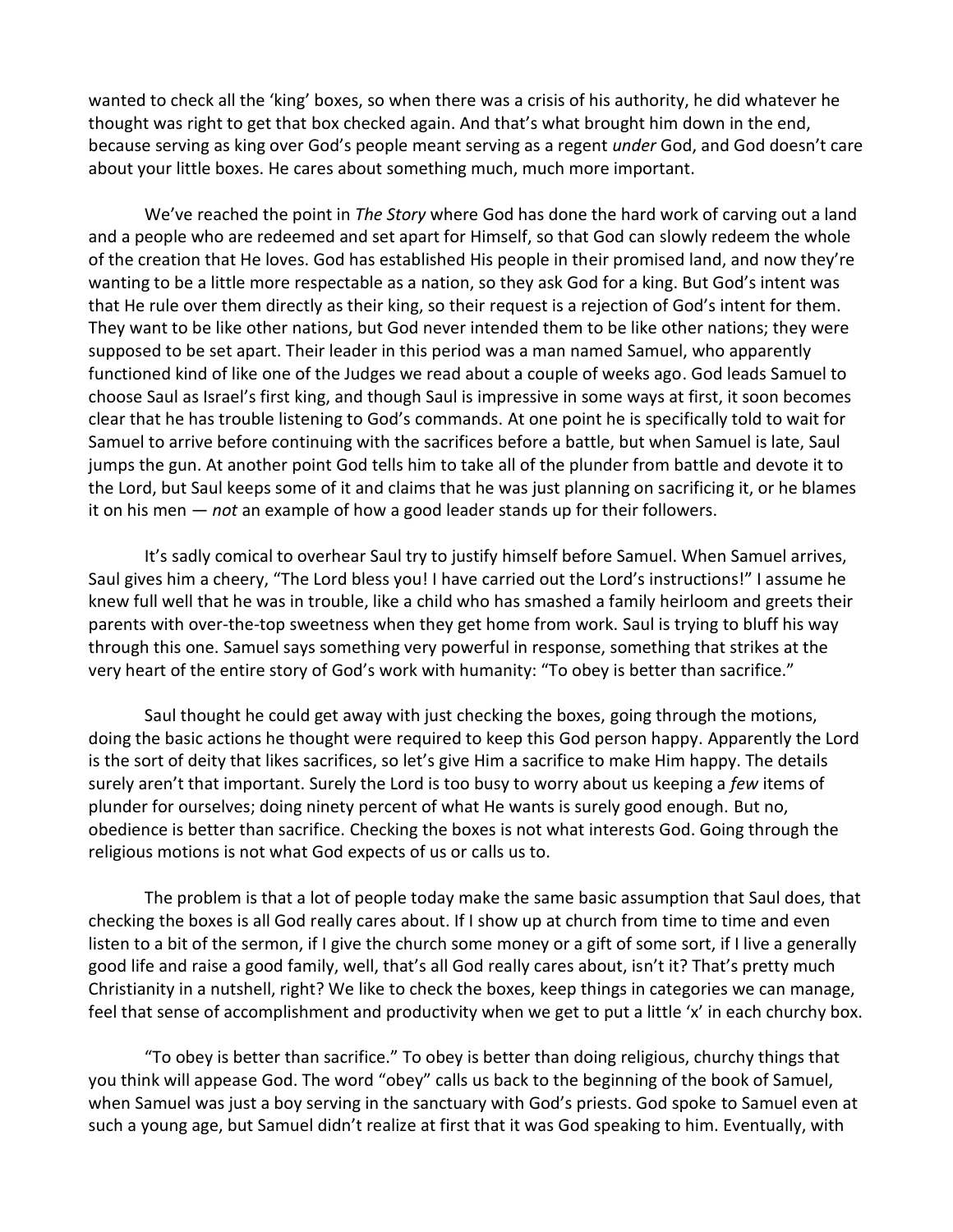the guidance of Eli the priest, when God speaks to him Samuel replies with, "Speak, Lord, for your servant is listening." Our translations don't make it clear, but the word "listening" in 1 Samuel 3 is the same verb in Hebrew as the word "obey" in 1 Samuel 15. It's the verb *shema*, which is the same word used in Deuteronomy 6 when Moses makes that great announcement, "Hear (*shema*), O Israel, the Lord your God, the Lord is one." "Speak, Lord, for your servant is *shema*-ing." "To *shema* is better than sacrifice."

The word is translated differently in the two places because it does have a slightly different application, but even so, there is certainly an overlap. The word carries with it a sense of heeding: not just hearing God speak or even listening intently to Him, but heeding His words, taking them to heart, listening with readiness to obey. When Samuel was a boy, what set him apart was not just that he heard God speak, but that he listened with readiness. When Saul failed, it's not because he didn't hear God's message to him, it was because he didn't listen with readiness to obey.

This is the heart of what God wants from us. Don't just check the boxes on your religion, listen to God with a readiness to put His words into action. Another prophet put it this way: The Lord says, "I hate, I despise your religious festivals; your assemblies are a stench to me. Even though you bring me burnt offerings…I will not accept them…But let justice roll on like a river, righteousness like a never-failing stream!" Another prophet said, "What does the Lord require of you? To act justly and to love mercy and to walk humbly with your God." These are statements of *being* and *relationship*, and of course from them come *doing*, but you can't easily check the boxes when you're done with them. Jesus was constantly confronting the people in His world who focused on checking the religious boxes, following the letter of the law to the extreme, but failed to heed the voice of God. Paul, as he preached to the first generation of Christians, constantly called them to stop worrying about whether everyone in the church had all the right religious boxes checked and instead listen to what God was doing in their midst.

To obey is better than sacrifice. Listening to God with a readiness to put His words into action is better than doing churchy things in the vain hope that making those sacrifices will make God happy with you. Samuel put himself in that position of receptivity to God's message and readiness to obey with those simple words, "Speak, Lord, for your servant is listening." Saul heard God's message but didn't really listen with readiness; he thought he knew what God wanted, but he was wrong.

The beautiful truth of this is that God's main concern is not just that we do as we're told. He's not looking for good little robots; the intent is not that we would satisfy God's lust for power and control. That's one of the problems that tends to crop up when humans start talking about obedience: we insist on obedience because we want to control one another. But as the early church father Irenaeus said, "The glory of God is the human person fully alive; and life consists in beholding God." God does not get His kicks by controlling us, He enjoys giving us the life we were made for, life that can only come in proximity to Him. We listen for God's voice, ready to do His will, and God uses our obedience to bring life to us. He doesn't want us to follow His rules, He wants *us*.

How often do we stop and say, in effect, "Speak, Lord, for your servant is listening, and I'm ready to do your will"? That doesn't mean we sit there and do the first thing that the voices in our heads tell us to do, but it does mean that we take to heart the lesson of Saul's failures and take the time to genuinely listen for God's leading. How often do we set aside the churchy things we do just